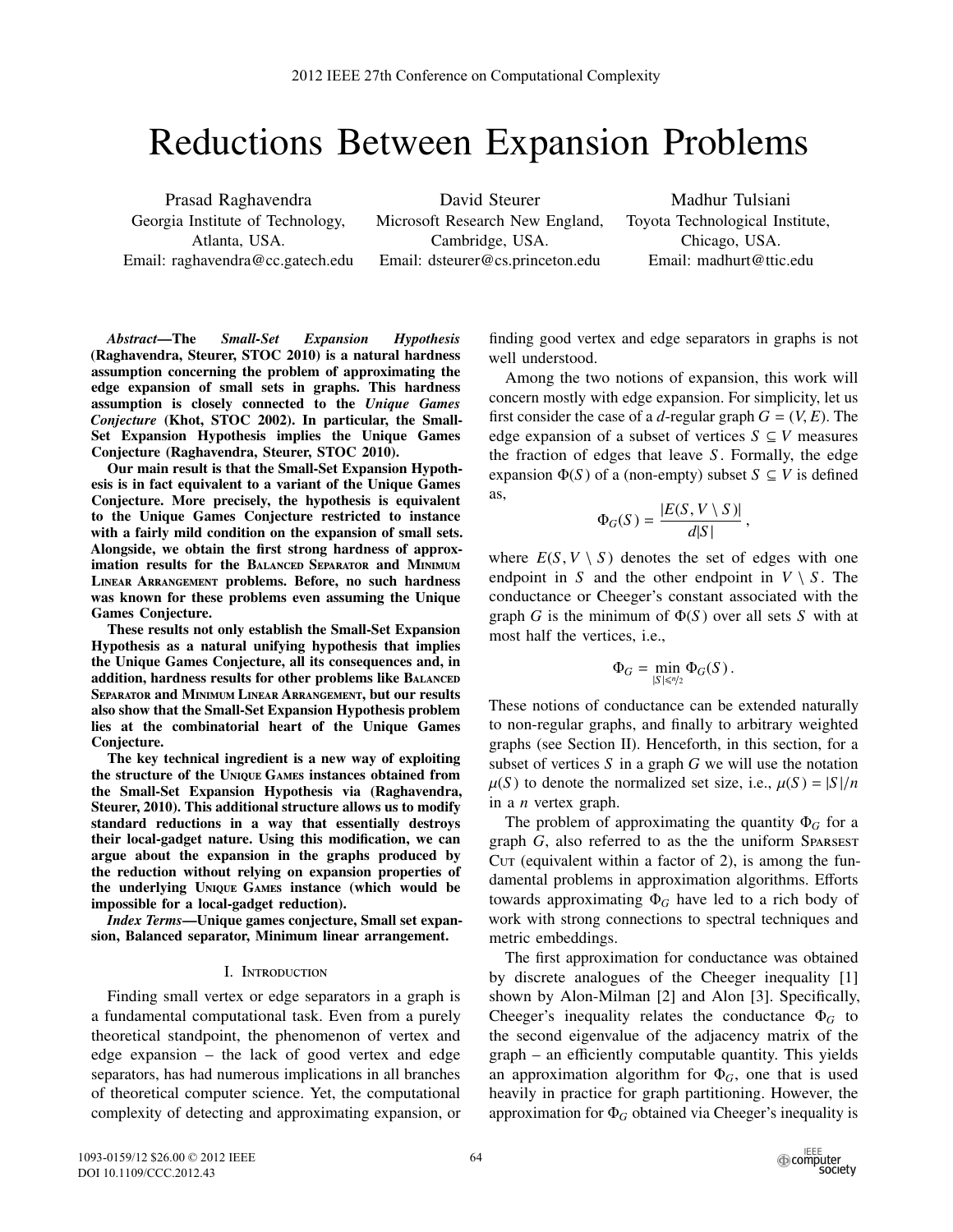poor in terms of a approximation ratio, especially when the value of  $\Phi_G$  is small. An  $O(\log n)$  approximation algorithm for Φ*<sup>G</sup>* was obtained by Leighton and Rao [4]. Later work by Linial et al. [5] and Aumann and Rabani [6] established a strong connection between the SPARSEST CUT problem and the theory of metric spaces, in turn spurring a large and rich body of literature. More recently, in a breakthrough result Arora et al. [7] obtained an  $O(\sqrt{\log n})$  approximation for the problem using semidefinite programming techniques.

**Small Set Expansion.** It is easy to see that  $\Phi_G$  is a fairly coarse measure of edge expansion, in that it is the worst case edge expansion over sets *S* of all sizes. In a typical graph (say a random *d*-regular graph), smaller sets of vertices expand to a larger extent than sets with half the vertices. For instance, all sets *<sup>S</sup>* of *<sup>n</sup>*/1000 vertices in a random *d*-regular graph have  $\Phi(S) \ge 0.99$  with very high probability, while the conductance  $\Phi_G$  of the entire graph is roughly  $\frac{1}{2}$ .

A more refined measure of the edge expansion of a graph is its expansion profile. Specifically, for a graph *G* the expansion profile is given by the curve

$$
\Phi_G(\delta) = \min_{\mu(S) \leq \delta} \Phi(S) \qquad \forall \delta \in [0, 1/2].
$$

The problem of approximating the expansion profile has received much less attention, and is seemingly far less tractable. The second eigenvalue  $\lambda_2$  fails to approximate the expansion of small sets in graphs. On one hand, even with the largest possible spectral gap, the Cheeger's inequality cannot yield a lower bound greater than <sup>1</sup>/<sup>2</sup> for the conductance  $\Phi_G(\delta)$ . More importantly, there exists graphs such as hypercube where  $\Phi_G$  is small (say  $\varepsilon$ ), yet every sufficiently small set has near perfect expansion  $(\Phi(S) \geq 1 - \varepsilon)$ . This implies that  $\Phi_G$  (and the second eigenvalue  $\lambda_2$ ) does not yield any information about expansion of small sets.

In a recent work, Raghavendra, Steurer, and Tetali [8] give a polynomial-time algorithm based on semidefinite programming for this problem. Roughly speaking, the approximation guarantee of their algorithm for  $\Phi_G(\delta)$ is similar to the one given by Cheeger's inequality for  $\Phi$ <sub>*G*</sub>, except with the approximation degrading by a log  $\frac{1}{\delta}$ factor. In particular, the approximation gets worse as the size of the sets considered gets smaller.

In the regime when  $\Phi_G(\delta)$  tends to zero as a function of the instance size *n*, an *O*(log *n*)-approximation follows from the framework of Räcke [9]. Very recently, this approximation has been improved to a  $O(\sqrt{\log n \cdot \log(1/\delta)})$ -<br>approximation [10]. Our work focuses on the regime approximation [10]. Our work focuses on the regime when  $\Phi_G(\delta)$  is not a function of the instance size *n*. In this regime, the algorithm of [8] gives the best known

approximation for the expansion profile  $\Phi_q(\delta)$ .

In summary, the current state-of-the-art algorithms for approximating the expansion profile of a graph are still far from satisfactory. Specifically, the following hypothesis is consistent with the known algorithms for approximating expansion profile.

Hypothesis (Small-Set Expansion Hypothesis, [11]). *For every constant*  $\eta > 0$ , there exists sufficiently small  $\delta > 0$ *such that given a graph G it is* NP*-hard to distinguish the cases,*

- Yes: *there exists a vertex set S with volume*  $\mu(S) = \delta$ *and expansion*  $\Phi(S) \leq \eta$ ,<br>*all vertex sets S* with *y*
- No: *all vertex sets S with volume*  $\mu(S) = \delta$  *have expansion*  $\Phi(S) \geq 1 - \eta$ .

For the sake of succinctness, we will refer to the above promise problem as SMALL-SET EXPANSION with parameters  $(\eta, \delta)$ . Apart from being a natural optimization problem, the SMALL-SET EXPANSION problem is closely tied to the Unique Games Conjecture, as discussed in the next paragraph.

Recently, Arora, Barak, and Steurer [12] showed that the problem SMALL-SET EXPANSION $(\eta, \delta)$  admits a subexponential algorithm, namely an algorithm that runs in time  $\exp(n^{\eta}/\delta)$ . However, such an algorithm does not refute the hypothesis that the problem SMALL-SET EXPANSION $(\eta, \delta)$ might be hard for every constant  $\eta > 0$  and sufficiently small  $\delta > 0$ .

Unique Games Conjecture. Khot's Unique Games Conjecture [13] is among the central open problems in hardness of approximation. At the outset, the conjecture asserts that a certain constraint satisfaction problem called the Unique Games is hard to approximate in a strong sense.

An instance of Unique Games consists of a graph with vertex set *V*, a finite set of labels [*R*], and a permutation  $\pi_{v \leftarrow w}$  of the label set for each edge  $(v, w)$  of the graph. A labeling  $F: V \to [R]$  of the vertices of the graph is said to *satisfy* an edge  $(v, w)$ , if  $\pi_{v \leftarrow w}(F(w)) = F(v)$ . The objective is to find a labeling that satisfies the maximum number of edges.

The Unique Games Conjecture asserts that if the label set is large enough then even though the input instance has a labeling satisfying almost all the edges, it is NP-hard to find a labeling satisfying any non-negligible fraction of edges.

In recent years, Unique Games Conjecture has been shown to imply optimal inapproximability results for classic problems like MAX Cut  $[14]$ , VERTEX COVER  $[15]$ SPARSEST CUT [16] and all constraint satisfaction problems [17]. Unfortunately, it is not known if the converse of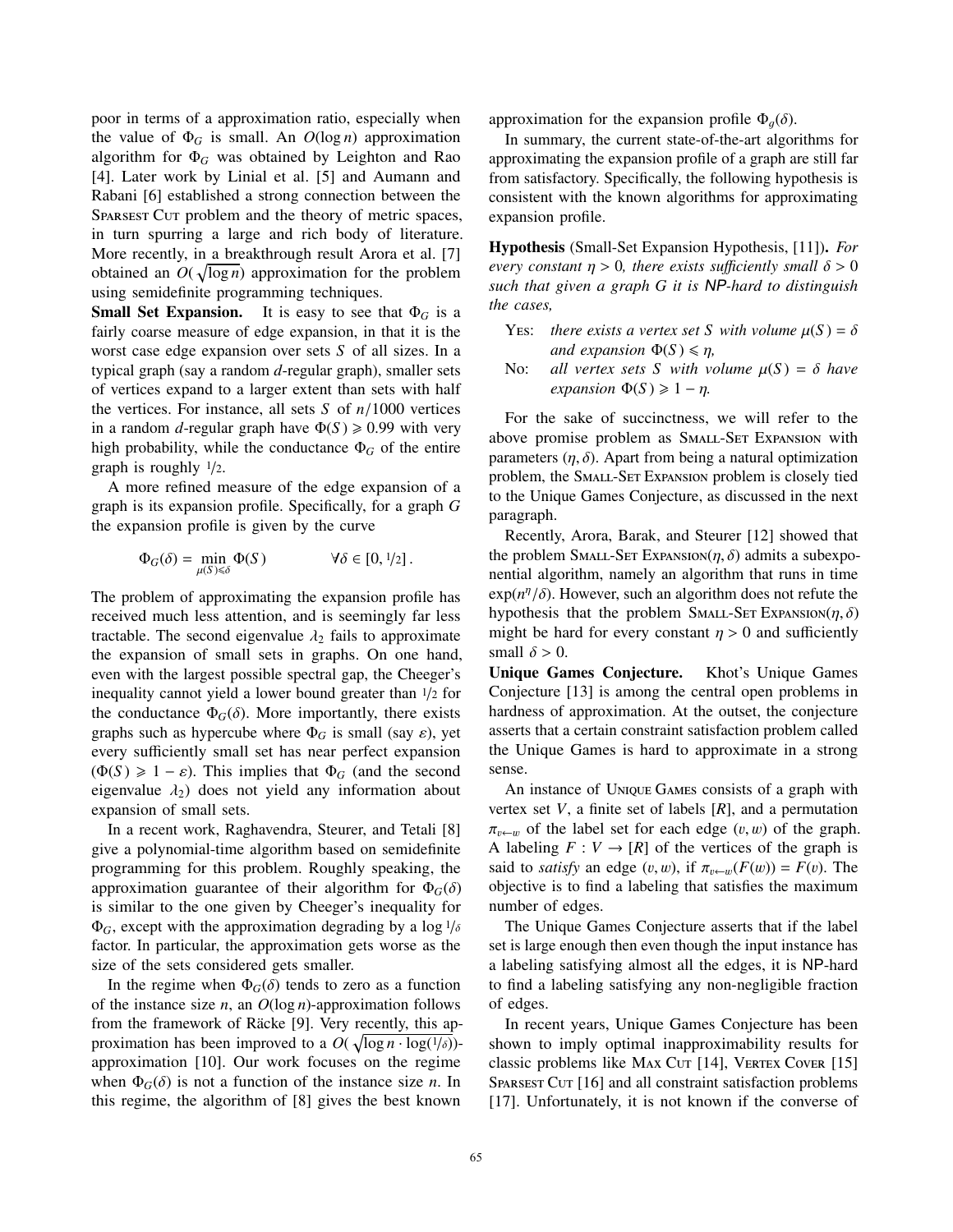any of these implications holds. In other words, there are no known polynomial-time *reductions* from these classic optimization problems to Unique Games, leaving the possibility that while the its implications are true the conjecture itself could be false.

Recent work by two of the authors established a *reverse* reduction from the SMALL-SET EXPANSION problem to Unique Games [11]. More precisely, their work showed that Small-Set Expansion Hypothesis implies the Unique Games Conjecture. This result suggests that the problem of approximating expansion of small sets lies at the combinatorial heart of the Unique Games problem. In fact, this connection proved useful in the development of subexponential time algorithms for Unique Games by Arora, Barak and Steurer [12]. It was also conjectured in [11] that Unique Games Conjecture is equivalent to the Small-Set Expansion Hypothesis.

## *A. Results (Informal Description)*

In this work, we further investigate the connection between SMALL-SET EXPANSION and the Unique Games problem. The main result of this work is that the Small-Set Expansion Hypothesis is equivalent to a variant of the Unique Games Conjecture. More precisely, we show the following:

Theorem (Main Theorem, Informal). *The Small-Set Expansion Hypothesis is equivalent to assuming that the Unique Games Conjecture holds even when the input instances are required to be small set expanders, i.e., sets of roughly* δ*<sup>n</sup> vertices for some small constant* δ *have expansion close to* 1*.*

As a corollary, we show that Small-Set Expansion Hypothesis implies hardness of approximation results for Balanced Separator and Minimum Linear Arrangement problems. The significance of these results stems from two main reasons.

First, the Unique Games Conjecture is not known to imply hardness results for problems closely tied to graph expansion such as BALANCED SEPARATOR and Minimum Linear Arrangement. The reason being that the hard instances of these problems are required to have certain global structure namely expansion. Gadget reductions from a unique games instance preserve the global properties of the unique games instance such as lack of expansion. Therefore, showing hardness for Balanced Separator or Minimum Linear Arrangement problems often required a stronger version of the Unique Games Conjecture, where the instance is guaranteed to have good expansion. To this end, several such variants of the conjecture for expanding graphs have been defined in literature, some of which turned out to be false [18]. Our main result shows that the Small-Set Expansion Hypothesis serves as a natural unified assumption that yields all the implications of Unique Games Conjecture and, in addition, also hardness results for other fundamental problems such as BALANCED SEPARATOR.

Second, several results in literature point to the close connection between SMALL-SET EXPANSION problem and the Unique Games problem. One of the central implications of the Unique Games Conjecture is that certain semidefinite programs yield optimal approximation for various classes of problems. As it turns out, hard instances for semidefinite programs (SDP integrality gaps) for Max Cut [19], [16], [20], [21], Vertex Cover [22], UNIQUE GAMES [16], [21] and (uniform) SPARSEST CUT [23], [21] all have near-perfect edge expansion for small sets. In case of Unique Games, not only do all known integrality gap instances have near-perfect edge expansion of small sets, even the analysis relies directly on this property. All known integrality gap instances for semidefinite programming relaxations of Unique Games, can be translated in to gap instances for SMALL-SET Expansion problem, and are arguably more natural in the latter context. Furthermore, all the algorithmic results for Small-Set Expansion, including the latest work of Arora, Barak and Steurer [12] extend to Unique Games as well. This apparent connection was formalized in the result of Raghavendra et al. [11] which showed that Small-Set Expansion Hypothesis implies the Unique Games Conjecture. This work complements that of Raghavendra et al. [11] in exhibiting that the SMALL-SET EXPANSION problem lies at the combinatorial heart of the Unique Games problem.

We also show a "hardness amplification" result for Small-Set Expansion proving that if the Small-Set Expansion Hypothesis holds then the current best algorithm for Small-Set Expansion due to [8] is optimal within some fixed constant factor. One can view the reduction as a "scale change" operation for expansion problems, which starting from the qualitative hardness of a problem about expansion of sets with a sufficiently small measure  $\delta$ , gives the optimal quantitative hardness results for problems about expansion of sets with any desired measure (larger than  $\delta$ ). This is analogous to (and based on) the results of [14] who gave a similar alphabet reduction for Unique Games. An interesting feature of the reductions in the paper is that they produce instances whose expansion of small sets closely mimics a certain graph on the Gaussian space.

#### II. Preliminaries

Unique Games. An instance of Unique Games represented as  $\mathcal{U} = (\mathcal{V}, \mathcal{E}, \Pi, [R])$  consists of a graph over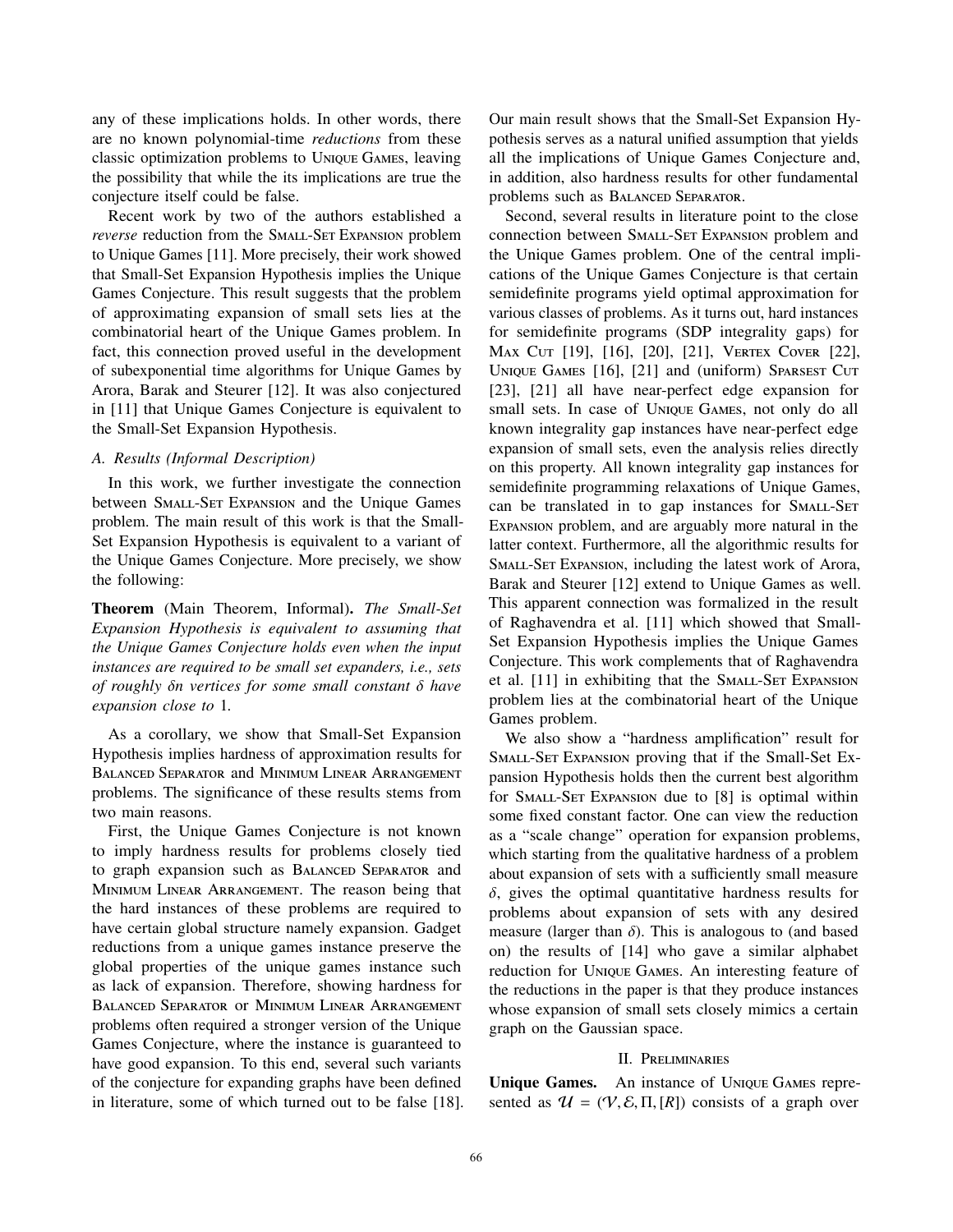vertex set  $\mathcal V$  with the edges  $\mathcal E$  between them. Also part of the instance is a set of labels  $[R] = \{1, \ldots, R\}$ , and a set of permutations  $\Pi = {\pi_{v \leftarrow w} : [R] \rightarrow [R]}$ , one permutation for each edge  $e = (w, v) \in \mathcal{E}$ . An assignment  $F: \mathcal{V} \to [R]$ of labels to vertices is said to satisfy an edge  $e = (w, v)$ , if  $\pi_{v \leftarrow w}(F) = F(v)$ . The objective is to find an assignment *F* of labels that satisfies the maximum number of edges.

As is customary in hardness of approximation, one defines a gap-version of the Unique Games problem as follows:

**Problem II.1** (UNIQUE GAMES  $(R, 1 - \varepsilon, \eta)$ ). Given a UNIQUE GAMES instance  $\mathcal{U} = (\mathcal{V}, \mathcal{E}, \Pi = {\pi_{v \leftarrow w} : [R]} \rightarrow$  $[R]$  |  $e = (w, v) \in \mathcal{E}$ ,  $[R]$ ) with number of labels *R*, distinguish between the following two cases:

- $(1 \varepsilon)$  satisfiable instances: There exists an assignment *F* of labels that satisfies a  $1 - \varepsilon$  fraction of edges.
- Instances that are not  $\eta$ -satisfiable: No assignment satisfies more than a  $\eta$ -fraction of the edges  $\mathcal{E}$ .

The Unique Games Conjecture asserts that the above decision problem is NP-hard when the number of labels is large enough. Formally,

Conjecture II.2 (Unique Games Conjecture [13]). *For all constants* ε, η > <sup>0</sup>*, there exists large enough constant R* such that UNIQUE GAMES  $(R, 1 - \varepsilon, \eta)$  is NP-hard.

# Small-Set Expansion Hypothesis

**Problem II.3** (SMALL-SET EXPANSION  $(\eta, \delta)$ ). Given a regular graph  $G = (V, E)$ , distinguish between the following two cases:

- Yes: There exists a non-expanding set  $S \subseteq V$  with  $\mu(S) = \delta$  and  $\Phi_G(S) \le \eta$ .<br>
All sets  $S \subset V$  with *i*
- No: All sets  $S \subseteq V$  with  $\mu(S) = \delta$  are highly expanding having  $\Phi_G(S) \geq 1 - \eta$ .

Hypothesis II.4 (Hardness of approximating SMALL-SET EXPANSION). *For all*  $\eta > 0$ , there exists  $\delta > 0$  such that the *promise problem* <sup>S</sup>mall-Set <sup>E</sup>xpansion *(*η, δ*) is* NP*-hard.*

**Definition II.5.** Let  $P$  be a decision problem of distinguishing between two disjoint families (cases) of instances denoted by {Yes, No}. For a given instance  $\bar{I}$  of P, let Case( $I$ ) denote the family to which  $I$  belongs. We say that P is SSE-hard if for some  $\eta > 0$  and all  $\delta \in (0, \eta)$ , there is a polynomial time reduction, which starting from an instance  $G = (V, E)$  of SMALL-SET EXPANSION $(\eta, \delta)$ , produces an instance  $I$  of  $P$  such that

 $-$  ∃*S* ⊆ *V* with  $\mu$ (*S*) = δ and Φ<sub>*G*</sub>(*S*) ≤ η ⇒⇒ Case( $I$ ) = Yes.

$$
- \forall S \subseteq V \text{ with } \mu(S) = \delta, \Phi_G(S) \ge 1 - \eta \implies
$$
  
Case(I) = No.

For the proofs, it shall be more convenient to use the following version of the SMALL-SET EXPANSION problem, in which high expansion is guaranteed not only for sets of measure  $\delta$ , but also within an arbitrary multiplicative factor of  $\delta$ .

**Problem II.6** (SMALL-SET EXPANSION  $(\eta, \delta, M)$ ). Given a regular graph  $G = (V, E)$ , distinguish between the following two cases:

- Yes: There exists a non-expanding set  $S \subseteq V$  with  $\mu(S) = \delta$  and  $\Phi_G(S) \le \eta$ .<br>
All sets  $S \subset V$  with *u*
- No: All sets  $S \subseteq V$  with  $\mu(S) \in \left(\frac{\delta}{M}, M\delta\right)$  have  $\Phi_G(S) \geq 1 - \eta$ .

The following proposition shows that for the purposes of showing that  $P$  is SSE-hard, it is sufficient to give a reduction from SMALL-SET EXPANSION  $(\eta, \delta, M)$  for any chosen values of  $\eta$ , *M* and for all  $\delta$ . We defer the proof to the full version.

**Proposition II.7.** *For all*  $\eta > 0, M \ge 1$  *and all*  $\delta$  < 1/*M*, there is polynomial time reduction from SMALL-SET Expansion  $(\frac{\eta}{M}, \delta)$  *to* Small-Set Expansion( $\eta, \delta, M$ ).

## III. Technical Preliminaries

Random walks on graphs. Consider the natural random walk on *V* defined by *G*. We write  $j ∼ G(i)$  to denote a random neighbor of vertex *i* in *G* (one step of the random walk started in *i*). The stationary measure for the random walk is given by the volume as defined earlier with  $\mu(i) = G({i}, V)$ , where  $G({i}, k, V)$  denotes the fraction of all the edges in the graph that are incident on *i*. If *G* is regular, then  $\mu$  is the uniform distribution on *V*. In general,  $\mu$  is proportional to the degrees of the vertices in *G*. We write  $i \sim \mu$  to denote a vertex sampled according to the stationary measure. If *G* is clear from the context, we often write *i* ∼ *V* instead of *i* ∼  $\mu$ .<br>**Spectral gap of graphs.** We identify *G* with the

Spectral gap of graphs. stochastic matrix of the random walk on *G*. We equip the vector space  $\{f : V \to \mathbb{R}\}\)$  with the inner product

$$
\langle f, g \rangle \stackrel{\text{def}}{=} \mathop{\mathbb{E}}_{x \sim \mu} f(x) g(x) \, .
$$

We define  $||f|| = \langle f, f \rangle^{1/2}$ . As usual, we refer to this (Hilbert) space as  $I_2(V)$ . Notice that G is self-adjoint (Hilbert) space as  $L_2(V)$ . Notice that *G* is self-adjoint with respect to this inner product, i.e.,  $\langle f, Gg \rangle = \langle Gf, g \rangle$ <br>for all  $f, g \in I_2(V)$ . Let  $\lambda_1 > \dots > \lambda_n$  be the eigenvalues for all  $f, g \in L_2(V)$ . Let  $\lambda_1 \geq \ldots \geq \lambda_n$  be the eigenvalues of *G*. The non-zero constants are eigenfunctions of *G* with eigenvalue  $\lambda_1 = 1$ .

For a vertex set  $S \subseteq V$ , let  $\mathbb{1}_S$  be the  $\{0, 1\}$ -indicator function of *S*. We denote by  $G(S, T) = \langle 1_S, G1_T \rangle$  the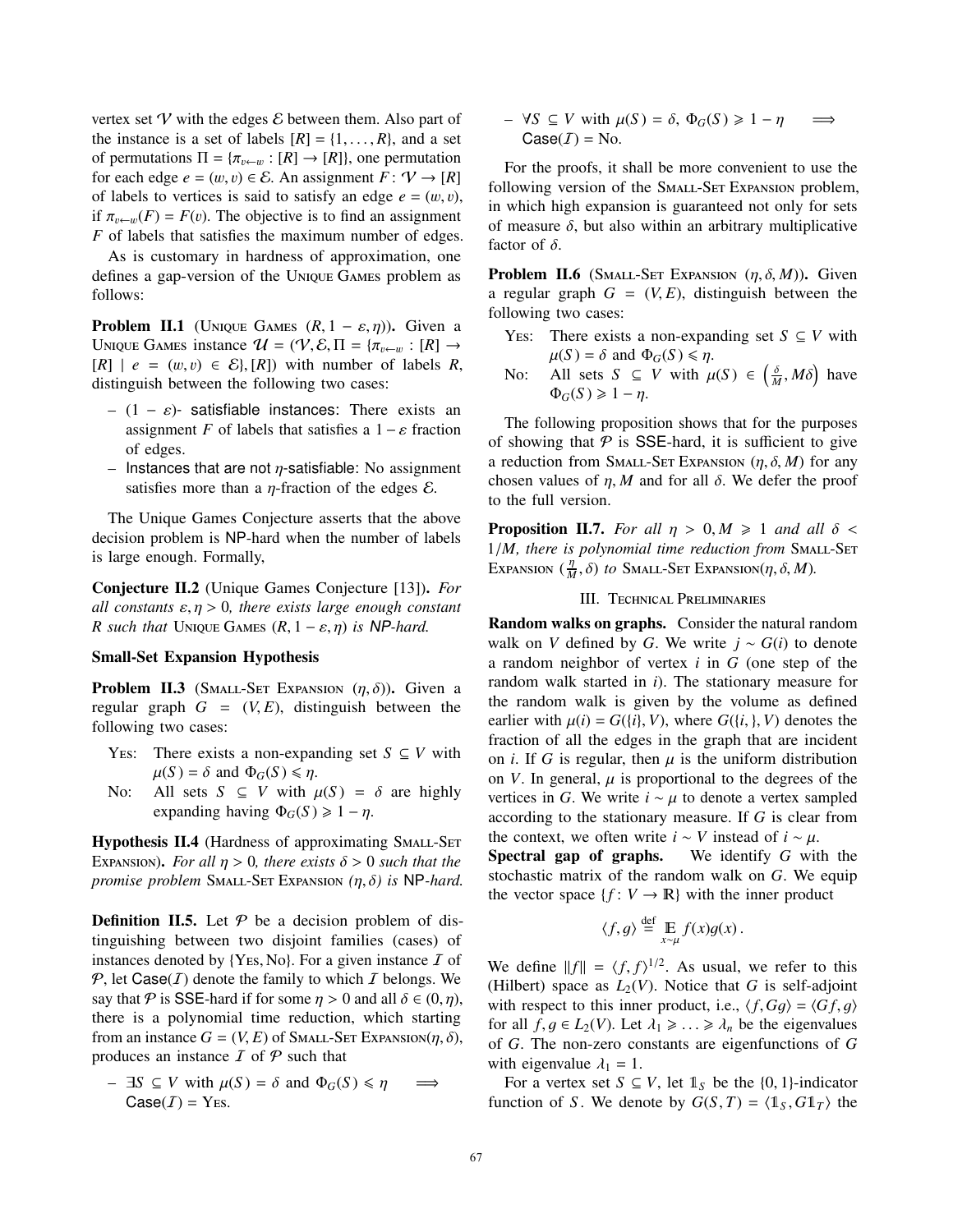total weight of all the edges in *G* that go between *S* and *T*.

Fact III.1. *Suppose the second largest eigenvalue of G is*  $\lambda$ *. Then, for every function*  $f \in L_2(V)$ *,* 

$$
\langle f, Gf \rangle \leqslant (\mathbb{E} f)^2 + \lambda \cdot \left( ||f||^2 - (\mathbb{E} f)^2 \right).
$$

*In particular,*  $\Phi_G(\delta) \geq 1 - \delta - \lambda$  *for every*  $\delta > 0$ *.* 

**Gaussian Graphs.** For a constant  $\rho \in (-1, 1)$ , let  $\mathcal{G}(\rho)$ denote the infinite graph over  $\mathbb R$  where the weight of an edge  $(x, y)$  is the probability density that two standard Gaussian random variables *X*, *Y* with correlation  $\rho$  equal *<sup>x</sup>* and y respectively. The expansion profile of Gaussian graphs is given by  $\Phi_{G(\rho)}(\mu) = 1 - \Gamma_{\rho}(\mu)/\mu$  where the quantity  $\Gamma_o(\mu)$  defined as

$$
\Gamma_\rho(\mu):=\mathop{\mathbb P}_{(x,y)\sim\mathcal G_\rho}\left\{x\geq t,y\geq t\right\}\,,
$$

where  $G_{\rho}$  is the 2-dimensional Gaussian distribution with covariance matrix

$$
\begin{pmatrix} 1 & \rho \\ \rho & 1 \end{pmatrix}
$$

and *t*  $\geq 0$  is such that  $\mathbb{P}_{(x,y)\sim\mathcal{G}_{\rho}}\{x\geq t\} = \mu$ . A theorem of Borell [24] shows that for any set S of measure of Borell [24] shows that for any set *S* of measure  $\mu$ ,  $(\mathcal{G}(\rho))(S, S) \leq \Gamma_{\rho}(\mu)$ . This expansion profile will be frequently used in the paper to state the results succinctly frequently used in the paper to state the results succinctly. **Noise graphs.** For a finite probability space  $(\Omega, v)$  and  $\rho \in [0, 1]$ , we define  $T = T_{\rho, \Omega}$  to be the following linear operator on  $L_2(\Omega)$ ,

$$
Tf(x) = \rho f(x) + (1 - \rho) \mathop{\mathbb{E}}_{x' \sim y} f(x').
$$

The eigenvalues of *T* are 1 (with multiplicity 1) and  $\rho$ (with multiplicity  $|\Omega| - 1$ ). The operator *T* corresponds to the following natural (reversible) random walk on  $Ω$ : with probability  $\rho$  stay at the current position, with probability  $(1 - \rho)$  move to a random position sampled according to the measure ν.

**Product graphs.** If *G* and *G'* are two graphs with vertex sets *V* and *V'*, we let  $H = G \otimes G'$  be the *tensor product* of *G* and *G*'. The vertex set of *G* is  $V \times V'$ . For  $i \in V$ and  $i' \in V'$ , the distribution  $H(i, i')$  is the product of the distributions  $G(i)$  and  $G'(i')$ . For  $R \in \mathbb{N}$ , we let  $G^{\otimes R}$ the distributions  $G(i)$  and  $G'(i')$ . For  $R \in \mathbb{N}$ , we let  $G^{\otimes R}$ denote the *R-fold tensor product* of *G*. Sometimes the power *R* of the graph is clear from the context. In this case, we might drop the superscript for the tensor graph.

#### IV. RESULTS

Towards stating the results succinctly, we introduce the notion of a decision problem being SSE-hard. It is the natural notion wherein a decision problem is SSEhard if the SMALL-SET EXPANSION  $(\eta, \delta)$  reduces to it by a polynomial time reduction for some constant  $\eta$  and all  $\delta$  > 0 (See Definition II.5).

## *A. Relation to the Unique Games Conjecture*

We show that the Small-Set Expansion Hypothesis is equivalent to a certain variant of the Unique Games Conjecture with expansion. Specifically, consider the following version of the conjecture with near-perfect expansion of sufficiently small sets. The hypothesis is as follows:  $1$ 

Hypothesis IV.1 (Unique Games with Small-Set Expansion). *For every*  $\varepsilon, \eta > 0$  *and*  $M \in \mathbb{N}$ *, there exists*  $\delta = \delta(\varepsilon, M) > 0$  *and*  $q = q(\varepsilon, \eta, M) \in \mathbb{N}$  *such that it is* NP*-hard to distinguish for a given* Unique Games *instance* U *with alphabet size q whether*

- YES: The UNIQUE GAMES instance U is almost satisfi*able,*  $opt(\mathcal{U}) > 1 - \varepsilon$ *.*
- No: *The* Unique Games *instance* U *satisfies* opt(U) < η *and its constraint graph <sup>G</sup> satisfies*  $\Phi(S) > 1 - \varepsilon$  *for every vertex set with*  $\delta \leq \mu(S) \leq M\delta$ .

The main result of the paper is the following reduction from Small-Set Expansion to Unique Games on instances with small-set expansion.

**Theorem IV.2.** *For every*  $q \in \mathbb{N}$  *and every*  $\varepsilon, \gamma > 0$ *, it is* SSE*-hard to distinguish between the following cases for a given* Unique Games *instance* U *with alphabet size q:*

- YES: The UNIQUE GAMES instance  $\mathcal U$  is almost satisfi*able,*  $opt(\mathcal{U}) > 1 - 2\varepsilon - o(\varepsilon)$
- No: *The optimum of the* Unique Games *instance* U *is negligible, and the expansion profile of the instance resembles the Gaussian graph* G(1 − ε)*. More precisely, the* <sup>U</sup>nique <sup>G</sup>ames *instance* U satisfies  $opt(U) < O(q^{-\varepsilon/(2-\varepsilon)}) + \gamma$  and in<br>addition, the constraint graph G of U satisfies *addition, the constraint graph G of* U *satisfies*

 $\forall S \subseteq V(G). \qquad \Phi_G(S) \geq \Phi_{\mathcal{G}(1-\varepsilon)}(\mu(S)) - \gamma/\mu(S).$ 

The proof of the above theorem is deferred to the full version [25]. Together with Theorem 1.9 from [11], Theorem IV.2 implies the following equivalence:

Corollary IV.3. *The Small-Set Expansion Hypothesis is equivalent to Hypothesis IV.1 (Unique Games with Small-Set Expansion).*

**Remark IV.4.** If we choose  $\gamma \ll \varepsilon$ , then the constraint oranh G in the No case satisfies  $\Phi(S) > O(\sqrt{\varepsilon})$  for every graph *G* in the No case satisfies  $\Phi(S) \ge \Omega(\sqrt{\varepsilon})$  for every<br>vertex set *S* with  $\mu(S) \in (b, 1/2)$  for an arbitrarily small vertex set *S* with  $\mu(S) \in (b, \frac{1}{2})$  for an arbitrarily small constant *b* > 0. In other words, the best balanced separator<br>in G has cost  $O(1\sqrt{6})$ . A hardness of Unique Games on in *G* has cost  $\Omega(\sqrt{\varepsilon})$ . A hardness of Unique Games on

<sup>&</sup>lt;sup>1</sup>The hypothesis in  $[11]$  is not quite the same. However, the reduction and its analysis in [11] also work for this hypothesis.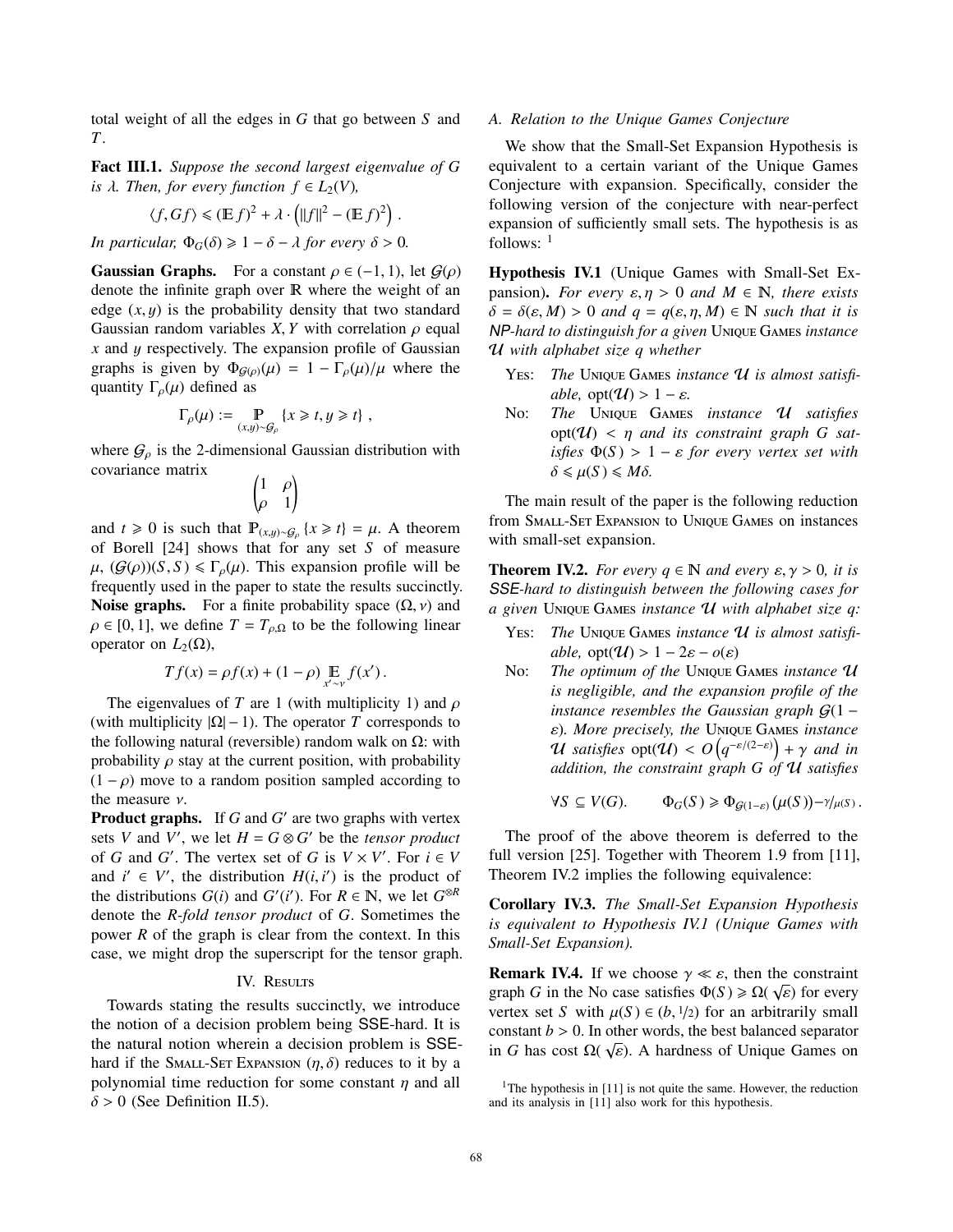graphs of this nature was previously conjectured in [18], towards obtaining a hardness for BALANCED SEPARATOR.

As already mentioned, for several problems such as MAX CUT, the the hard instances for the semidefinite programs have high expansion of small sets. For instance, hard instances for semidefinite programs (SDP integrality gaps) for Max Cut [19], [16], [20], [21], Vertex Cover [22], UNIQUE GAMES [16], [21] and SPARSEST CUT [16], [20], [21] all have near-perfect edge expansion for small sets. In fact, in many of the cases, the edge expansion in the graph closely mimics the expansion of sets in some corresponding Gaussian graph. Confirming this observation, our techniques imply an optimal hardness result for Max Cut on instances that are small-set expanders. More precisely, the Small-Set Expansion Hypothesis implies that the Goemans-Williamson algorithm is optimal even on graphs that are guaranteed to have good expansion of small sets, in fact an expansion profile that resembles the Gaussian graph. For the sake of succinctness, we omit the formal statement of the result.

## *B. Hardness Amplification for Graph Expansion*

Observe that the Small-Set Expansion Hypothesis is a purely qualitative assumption on the approximability of expansion. Specifically, for every constant  $\eta$  the hypothesis asserts that there exists some  $\delta$  such that approximating expansion of sets of size  $\delta$  is NP-hard. The hypothesis does not assert any quantitative dependence on the set size and approximability. Surprisingly, we show that this qualitative hardness assumption is sufficient to imply precise quantitative bounds on approximability of graph expansion.

**Theorem IV.5.** *For all*  $q \in \mathbb{N}$  *and*  $\varepsilon, \gamma > 0$ *, it is* SSE*hard to distinguish between the following two cases for a* given graph  $H = (V_H, E_H)$ 

Yes: *There exist q disjoint sets*  $S_1, \ldots, S_q \subseteq V_H$ *satisfying for all*  $l \in [q]$ *,* 

 $\mu(S_l) = \frac{1}{q}$  and  $\Phi_H(S_l) \leq \varepsilon + o(\varepsilon).$ 

No: *For all sets*  $S \subseteq V_H$ ,

$$
\Phi_H(S) \geq \Phi_{\mathcal{G}(1-\varepsilon/2)}(\mu(S)) - \gamma/\mu(S)
$$

*where*  $\Phi_{G(1-\varepsilon/2)}(\mu(S))$  *is the expansion of sets of volume* μ(*<sup>S</sup>* ) *in the infinite Gaussian graph*  $G(1 - \varepsilon/2)$ .

The above hardness result matches (up to an absolute constant factor), the recent algorithmic result (Theorem 1.2) of [8] approximating the graph expansion. Furthermore, both the Yes and the No cases of the above theorem are even qualitatively stronger than in

the Small-Set Expansion Hypothesis. In the Yes case, not only does the graph have one non-expanding set, but it can be partitioned into small sets, *all* of which are non-expanding. This partition property is useful in some applications such as hardness reduction to MINIMUM Linear Arrangement. In the No case, the expansion of all sets can be characterized only by their size  $\mu(S)$ . Specifically, the expansion of every set *S* of vertices with  $\mu(S) \gg \gamma$ , is at least the expansion of a set of similar size in the Gaussian graph  $G(1 - \varepsilon/2)$ .

Here we wish to draw an analogy to the Unique Games Conjecture. The Unique Games Conjecture is qualitative in that it does not prescribe a relation between its soundness and alphabet size. However, the work of Khot et al. [14] showed that the Unique Games Conjecture implies a quantitative form of itself with a precise relation between the alphabet size and soundness. Theorem IV.5 could be thought of as an analogue of this phenomena for the Small-Set Expansion problem.

As an immediate consequence of Theorem IV.5, we obtain the following hardness of the BALANCED SEPARATOR and Minimum Linear Arrangement problems (details deferred to full version [25]). Subsequent work [26] builds on Theorem IV.5 to show that achieving a constant-factor approximation for treewidth is SSE-hard.

Corollary IV.6 (Hardness of BALANCED SEPARATOR and Min Bisection). *There is a constant c such that for arbitrarily small* ε > <sup>0</sup>*, it is* SSE*-hard to distinguish the following two cases for a given graph*  $G = (V, E)$ *:* 

- Yes: *There exists a cut*  $(S, V \setminus S)$  *in G such that*  $\mu(S) = \frac{1}{2}$  and  $\Phi_G(S) \leq \varepsilon + o(\varepsilon)$ .<br>Even get  $(S, V \setminus S)$  in  $C$ , with
- No: *Every cut*  $(S, V \setminus S)$  *in G*, with  $\mu(S) \in \left(\frac{1}{10}, \frac{1}{2}\right)$ *satisfies*  $\Phi_G(S) \geqslant c \sqrt{\varepsilon}$ .

Corollary IV.7 (Hardness of Minimum Linear Arrangement). *It is* SSE*-hard to approximate* Minimum Linear Arrangement *to any fixed constant factor.*

## V. Warm-up: Hardness for Balanced Separator

In this section we present a simplified version of our reduction from SMALL-SET EXPANSION to BALANCED Separator. Though it gives sub-optimal parameters, it illustrates the key ideas used in the general reduction.

## *A. Candidate Reduction from Unique Games*

A natural approach for reducing Unique Games to Balanced Separator is to consider variants of the reduction from UNIQUE GAMES to MAX CUT in [14] (similarly, one could consider variants of the reduction from Unique GAMES to the *generalized* SPARSEST CUT problem [16]).

Let  $U$  be a unique game with alphabet size  $R$  and vertex set *V*. (We assume that every vertex of the unique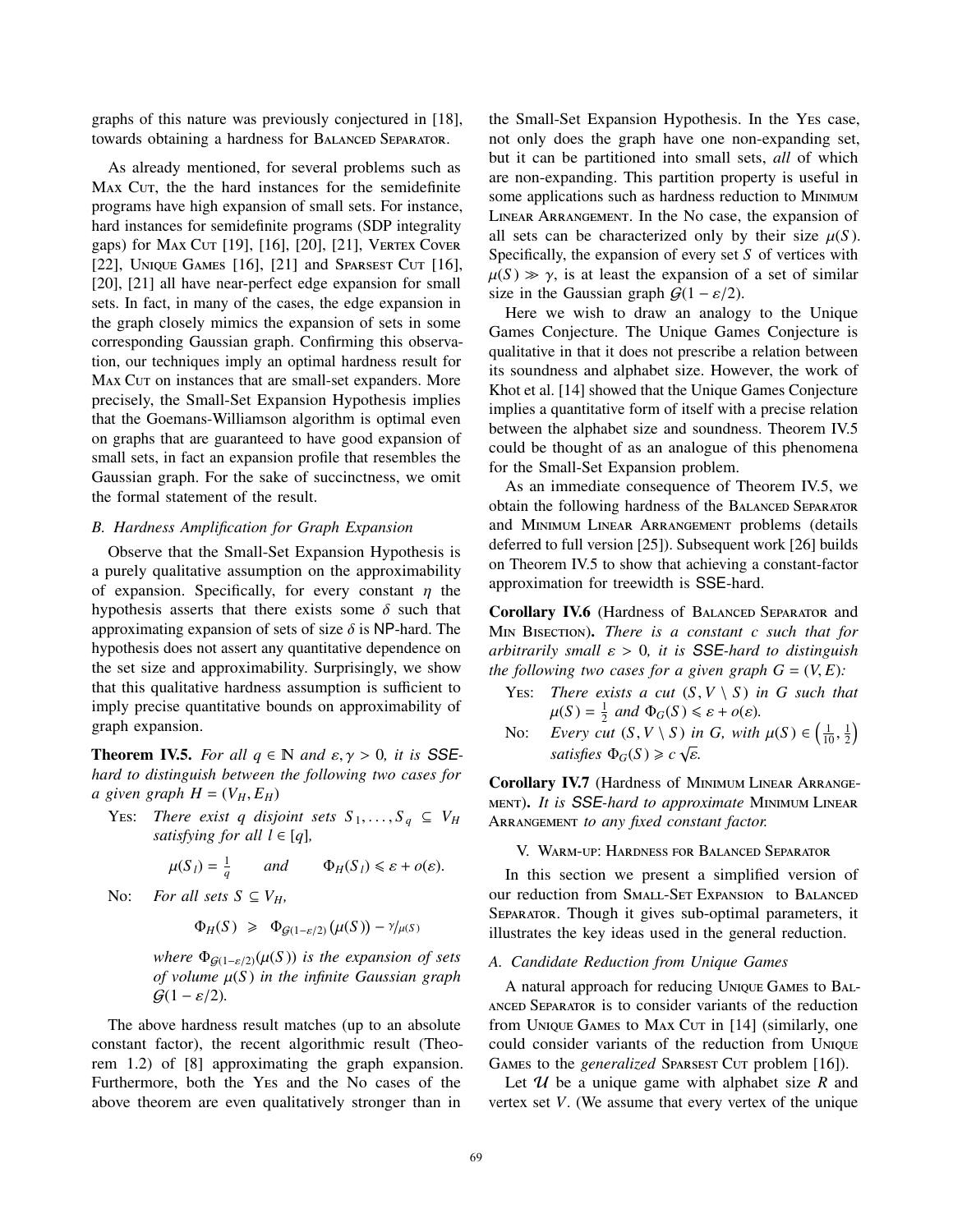game participates in the same number of constraints. This assumption is without loss of generality.) The candidate reduction has a parameter  $\varepsilon > 0$ . The graph  $H = H_{\varepsilon}(\mathcal{U})$ obtained from this candidate reduction has vertex set  $V \times \{0, 1\}^R$  and its edge distribution is defined as follows:

- 1) Sample a random vertex  $u \in V$ .
- 2) Sample two random constraints  $(u, v, \pi)$ ,  $(u, v', \pi')$  of  $u$ , that contain the vertex  $u$ . (Henceforth, we will  $U$  that contain the vertex  $u$ . (Henceforth, we will write  $(u, v, \pi) \sim U | u$  to denote a random constraint of  $U$  containing vertex  $u$ .)
- 3) Sample a random edge  $(y, y')$  of the boolean noise<br>
graph  $T<sub>z</sub>$  with noise parameter s graph  $T_{1-\varepsilon}$  with noise parameter  $\varepsilon$ .
- 4) Output an edge between  $(v, \pi(y))$  and  $(v', \pi'(y'))$ .<br>(Here  $\pi(u)$  denotes the vector obtained by permuting (Here,  $\pi(y)$  denotes the vector obtained by permuting the coordinates of  $y$  according to the permutation

 $\pi$ .)<br>Completeness. Suppose there is a good assignment  $F: V \to [R]$  for the unique game U. Then, if we sample a random vertex  $u \in V$  and two random constraint  $(u, v, \pi), (u, v', \pi') \sim U \mid u$ , with probability very close<br>to 1 (much closer than s) the labels assigned to v and to 1 (much closer than  $\varepsilon$ ), the labels assigned to v and v' satisfy  $\pi^{-1}(F(v)) = (\pi')^{-1}(F(v))$ . Consider the vertex set  $S = f(u, x) + x(x) = 11$  in the graph *H*. We have set  $S = \{(u, x) | x_{F(u)} = 1\}$ . in the graph *H*. We have  $\mu(S) = 1/2$ . We claim that the expansion of this set is essentially  $\varepsilon/2$  (up to a lower-order term depending on the fraction of constraint of  $U$  violated by *F*). Consider a random edge *e* with endpoints  $(v, \pi(y))$  and  $(v', \pi'(y'))$ ,<br>where the vertices  $v, v' \in V$  and the permutations  $\pi, \pi'$ where the vertices  $v, v' \in V$  and the permutations  $\pi, \pi'$ are generated as specified above. Let  $r = \pi^{-1}(F(v))$  and  $r' = (\pi')^{-1}(F(v))$ . The edge *e* crosses the cut *S* if and only if  $u \neq u'$ . As aroued before with probability very only if  $y_r \neq y'_{r'}$ . As argued before, with probability very close to 1 we have  $r = r'$ . Conditioned on this event the close to 1, we have  $r = r'$ . Conditioned on this event, the probability that  $y_r \neq y_{r'}$  is equal to  $\varepsilon/2$ . This shows that S has expansion  $\varepsilon/2$ *S* has expansion  $\varepsilon/2$ .<br>**Soundness.** Suppo

Suppose no assignment for the unique game  $U$  satisfies a significant fraction of constraints. Let *S* be a vertex set in the graph *H*. The goal is to lower bound the expansion of *S* (which is the same as upper bounding the fraction of edges with both endpoints in *S* ). Let  $f: V \times \{0, 1\}^R \to \{0, 1\}$  be the indicator function of  $S$ . Following the analysis of 1141, we consider functions *S* . Following the analysis of [14], we consider functions  $g_u: \{0, 1\}^R \to [0, 1]$  for every vertex  $u \in V$ ,

$$
g_u(x) = \mathop{\mathbb{E}}_{(u,v,\pi) \sim \mathcal{U}|u,}[f(v,\pi(x))] .
$$

By construction, the fraction *<sup>H</sup>*(*S*, *<sup>S</sup>* ) of edges of *<sup>H</sup>* with both endpoints in *S* is exactly

$$
H(S, S) = \mathop{\mathbb{E}}_{u \in V} \langle g_u, T_{1-\varepsilon} g_u \rangle.
$$

Let  $\mu_u$  be the expected value of  $g_u$  and  $\Gamma_{1-\varepsilon}(\cdot)$  is the noise stability profile of the Gaussian noise graph with parameter  $\varepsilon$ . Since  $\mathcal U$  does not have a good assignment, standard arguments (invariance principle and influence decoding, see [14]) imply the following upper bound on *<sup>H</sup>*(*S*, *<sup>S</sup>* ),

$$
H(S, S) \leq \mathop{\mathbb{E}}_{u \in V} \Gamma_{1-\varepsilon}(\mu_u) + o(1) \, .
$$

(The notation  $o(1)$  hides a term depending on the maximum fraction of constraints of  $U$  that can be satisfied. For us, this term is not significant.) We would like to show that every set *S* that contains a  $\mu$  fraction of the vertices of *H* satisfies  $H(S, S) \leq \Gamma_{1-\varepsilon}(\mu) + o(1)$ .<br>However the function  $\Gamma$ , is of course not concave However, the function  $\Gamma_{1-\varepsilon}$  is, of course, not concave. Hence, this upper bound holds only if  $\mu_u$  is close to  $\mu$ for most vertices  $u \in V$ .

In fact, it is easy to construct examples that show that the candidate reduction is not sound. For example, consider a unique game  $\mathcal U$  that consists of two disjoint parts of the same size (i.e., without any constraint between the two parts). The reduction preserves this global structure, in the sense that the graph *H* also consists of two disjoint parts of the same size (with no edge between the parts). Hence, this graph contains a vertex set with volume  $\frac{1}{2}$  and expansion 0 irrespective of the optimal value of the unique game  $U$ . In fact, any cut in the underlying graph of  $\mathcal U$  can be translated to a cut in *H* and the resulting function *f* may have the values  $\mu_u$  as (very close to) 0 or 1.

This example shows that the above candidate reduction can only work if one makes assumptions about structure of the constraint graph of the underlying unique game  $\mathcal{U}$ . However, such an assumption raises the question if Unique Games could be hard to approximate even if the constraint graph is expanding. This issue turns out to be delicate as demonstrated by the algorithm for Unique Games with expanding constraint graphs [18]. This algorithm achieves a good approximation for Unique Games if the expansion of the constraint graph exceeds a certain threshold.

### *B. Structured Unique Games from Small-Set Expansion*

In this work, we present a different approach for fixing the above candidate reduction. Instead of assuming expansion properties of the constraint graph, we assume that the underlying unique game is obtained by the reduction from SMALL-SET EXPANSION to UNIQUE GAMES in  $[11]$ <sup>2</sup>. This specific form of the underlying unique game will allows us to modify the reduction such that the global structure of the constraint graph is no longer preserved

<sup>2</sup>We remark that unique games of this form do not necessarily have expanding constraint graphs. In fact, it is still possible that the constraint graph consists of two disconnected components.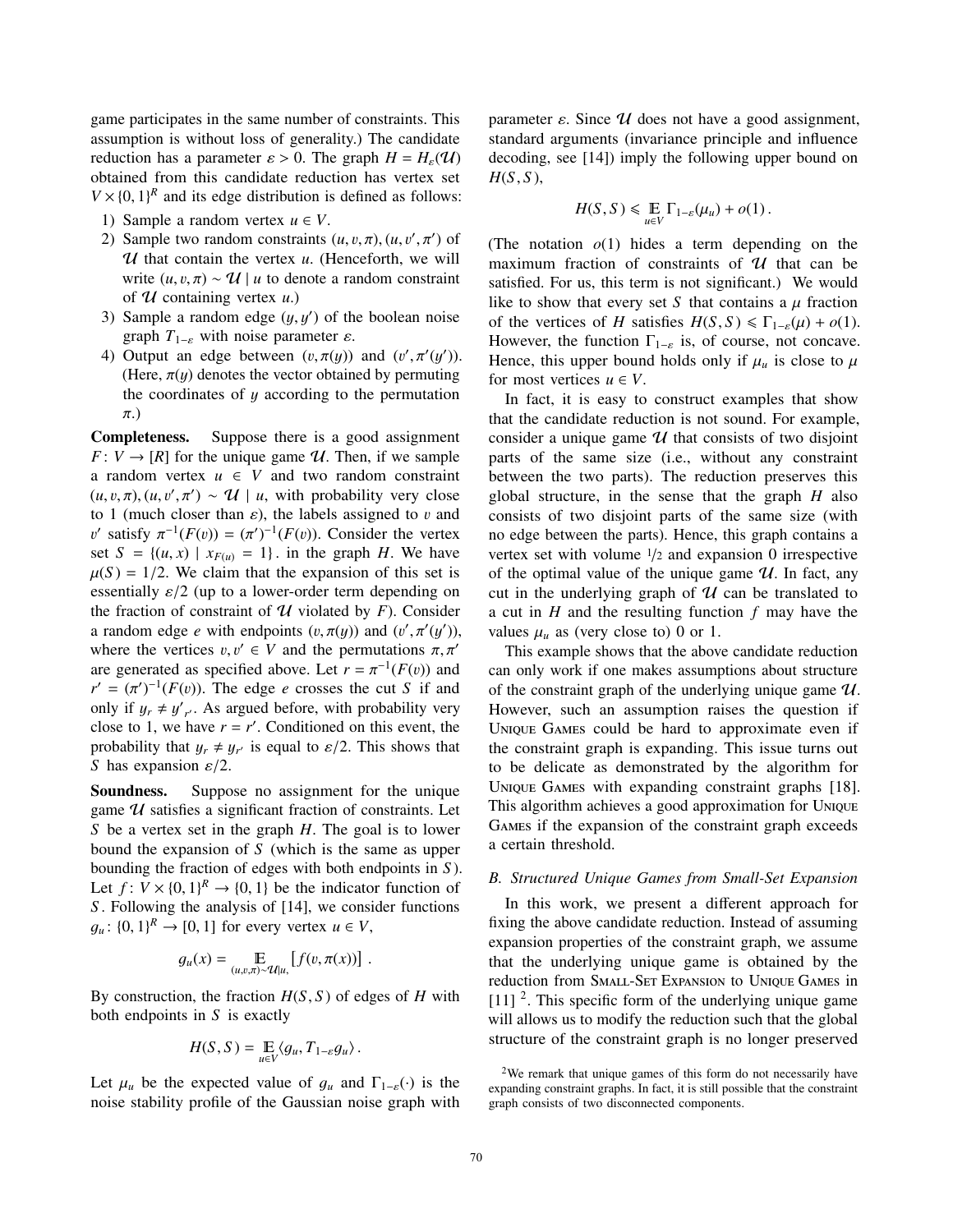in the graph obtained from the reduction. (In particular, our modified reduction will break with the paradigm of composing unique games with local gadgets.)

In the following, we describe the reduction from SMALL-Set Expansion to Unique Games. Let *G* be a regular graph with vertex set *V*. For technical reasons, we assume that *G* contains a copy of the complete graph of weight  $\eta > 0$ . (Since we will be able to work with very small  $\eta$ , this assumption is without loss of generality.) Given a parameter  $R \in \mathbb{N}$  and the graph *G*, the reduction outputs a unique game  $\mathcal{U} = \mathcal{U}_R(G)$  with vertex set  $V^R$  and alphabet [ $R$ ]. The constraints of the unique game  $U$  correspond to the following probabilistic verifier for an assignment  $F: V^R \to [R]$ :

- 1) Sample a random vertex  $A \in V^R$ .
- 2) Sample two random neighbors *B*,  $C \sim G^{\otimes R}(A)$  of the vertex *A* in the tensor-product graph  $G^{\otimes R}$ .
- 3) Sample two random permutations  $\pi_B, \pi_C$  of [R].
- 4) Verify that  $\pi_B^{-1}(F(\pi_B(B))) = (\pi_C)^{-1}(F(\pi_C(C)))$ .

Raghavendra and Steurer [11] show that this reduction is complete and sound in the following sense:

Completeness: If the graph *G* contains a vertex set with volume  $1/R$  and expansion close to 0, then the unique game  $\mathcal{U} = \mathcal{U}_R(G)$  has a partial assignment that labels an  $\alpha \geq 1/e$  fraction of the vertices and satisfies almost an  $\alpha$  fraction of the constraints.

Soundness: If the graph *G* contains no set with volume  $1/R$  and expansion bounded away from 1, then no assignment for the unique game  $\mathcal{U} = \mathcal{U}_R(G)$  satisfies a significant fraction of the constraints.

Hence, if one assumes the Small-Set Expansion Hypothesis, then the unique games instances obtained via the above reduction are hard to approximate.

We remark that the completeness of the reduction seems weaker than usual, because we are only guaranteed a partial assignment for the unique game. However, it is easy to check that the KKMO [14] reduction presented in the previous section also works if there is only a partial assignment in the completeness case. The only difference is that one now gets a set *S* with  $\mu(S) = \alpha/2$ and expansion roughly  $\varepsilon/2$ .

# *C. Reduction from Small-Set Expansion to Balanced Separator*

We now show how the combination of the above two reductions can be modified to give a reduction from SMALL-SET EXPANSION to BALANCED SEPARATOR. Let  $\mathcal{U}$  =  $\mathcal{U}_R(G)$  be the unique game given by the reduction of Raghavendra and Steurer. If we consider the graph *H* given by the reduction in Section V-A, each vertex of *H* is now of the form  $(A, x)$ , where  $A \in V^R$  and  $x \in \{0, 1\}^R$ .

The intuition is that in this case, we can think of *x* as picking a *subset* of the vertices in *A*, and that just the knowledge of this subset (instead of the whole of *A*) is sufficient for the provers to provide a good answer to the corresponding unique game. In particular, let  $A' = \{A_i |$  $x_i = 1$ } be the subset picked by *x*. Then the argument for the completeness case in [11] actually shows that one can still find a good labeling for an  $\alpha$  fraction of the vertices *A*, where the label of *A* only depends on  $A^{\prime 3}$ .

Formally, if we replace  $A$  with the tuple  $A'(x)$  defined by taking  $A'_i = A_i$  if  $x_i = 1$  and  $A'_i = \perp$  otherwise. This gives a graph *H* with the vertex set being a subset of  $(V \cup {\perp})^R \times \{0, 1\}^R$ . The the argument in completeness<br>case for showing that *H* has a halanced cut of expansion case for showing that *H* has a balanced cut of expansion roughly  $\varepsilon/2$  can in fact be extended to show that *H'* also has a balanced cut of expansion roughly  $\varepsilon/2$ .

The soundness analysis in the previous reduction did not always work because *H* had the same structure as  $G^{\otimes R}$ , since we essentially replaced every vertex of  $G^{\otimes R}$ by a gadget  $\{0, 1\}^R$  to obtain *H*. However, the structure of *H'* is very different from that of  $G^{\otimes R}$ of *H'* is very different from that of  $G^{\otimes R}$ .

For example, consider the vertices  $A = (u_1, u_2, \dots, u_R)$ and  $B = (v_1, u_2, \dots, u_R)$  in  $V^R$  which only differ in the first coordinate (*A*, *<sup>B</sup>* are not necessarily adjacent). Let  $x \in \{0, 1\}^R$  be such that  $x_1 = 0$ . Then, while  $(A, x)$  and  $(B(x), x)$  are different vertices in  $H(A'(x), x)$  and  $(B'(x), x)$  $(B, x)$  are different vertices in *H*,  $(A'(x), x)$  and  $(B'(x), x)$ <br>are in fact the same vertex in *H*<sup>'</sup>! On the other hand are in fact the same vertex in *H* ! On the other hand, if  $x_1 = 1$ , then  $(A'(x), x)$  and  $(B'(x), x)$  would be two<br>different vertices in  $H'$ . Hence, the gadget structure of different vertices in *H*<sup>'</sup>. Hence, the gadget structure of  $H$  is no longer preserved in  $H'$  - it is very different from a "locally modified" copy of *G*<sup>⊗</sup>*<sup>R</sup>*.

**Remark V.1.** The graph *H'* produced by the above reduction is similar to the graph produced as follows: Starting from an instance *G* of SMALL-SET EXPANSION, perform the reduction of [11] to Unique Games (using parameter  $R/2$ ) to get  $\mathcal{U}_{R/2}(G)$ , and output  $\mathcal{U}_{R/2}(G)$ .

Note that every vertex in  $H'$  consists of a random tuple with roughly  $R/2$  vertices, while the same holds for  $\mathcal{U}_{R/2}(G)$ . It is easy to see that for an appropriate choice of the noise parameter  $\eta$  in the [11] reduction, the resulting graph closely resembles the graph *H* .

While this would be a much simpler description of the reduction, we were unable to analyze the reduction without going through the long code reduction outlined above. Looking at the instance  $H'$  as a result of a modification to the instance *H* produced by a long code reduction, is critical for the soundness analysis that we present.

<sup>&</sup>lt;sup>3</sup>Given a non-expanding small set *S*, if  $A' \cap S$  contains a single element  $A'_{j}$ , then we assign the label *j* to *A*. If  $A' \cap S$  is not a singleton, we do not label *A*.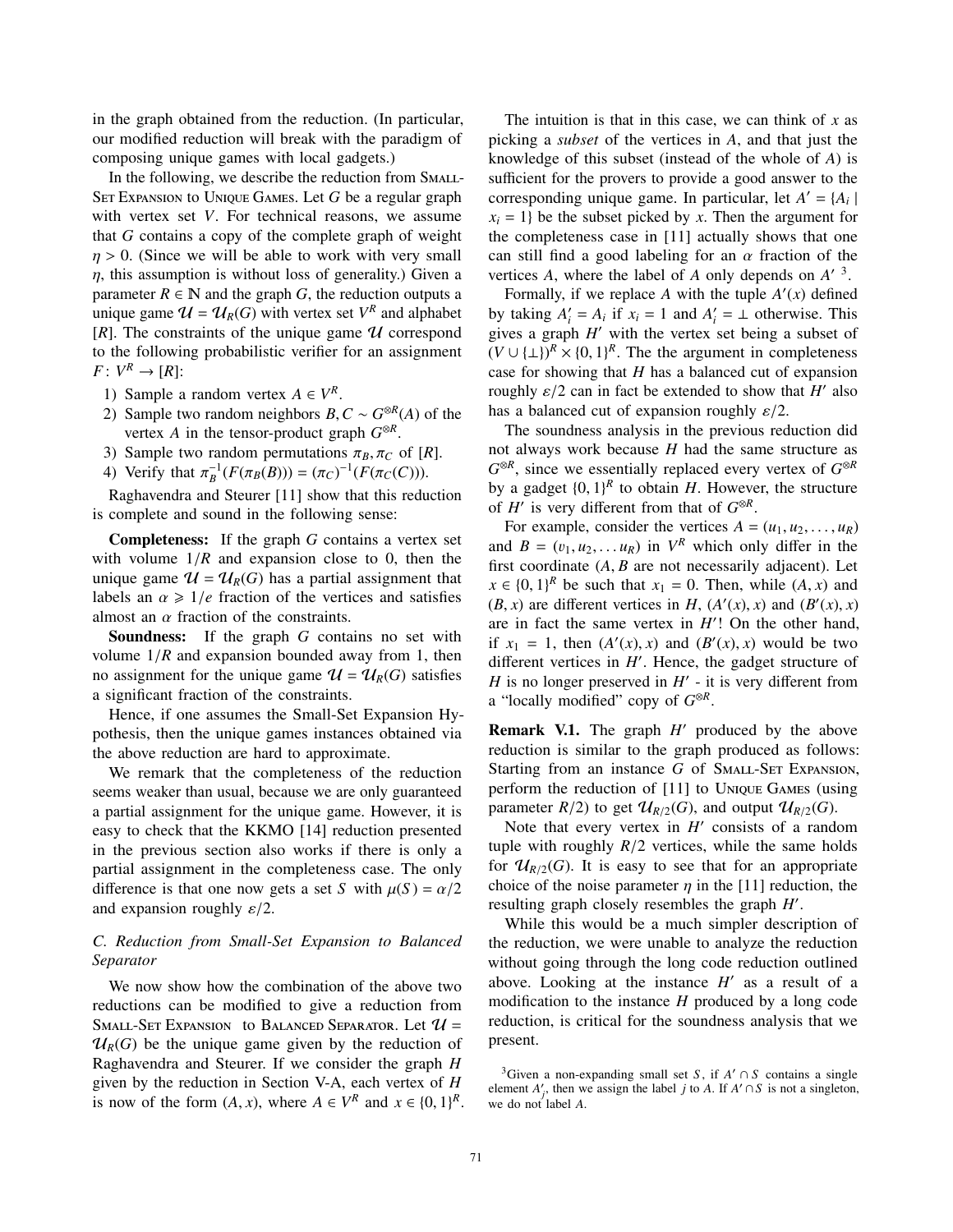For the purposes of analysis, it will be more convenient to think of *A'* being obtained by replacing  $A_i$  where  $x_i = 0$ , by a random vertex of *G* instead of the symbol ⊥. Instead of identifying different vertices in *H* with the same vertex in  $H'$ , this now has the effect of re-distributing the weight of an incident on  $(A, x)$ , uniformly over all the vertices that  $(A', x)$  can map to. Let  $M_x$  denote a Markov operator<br>which maps A to a random  $A'$  as above which maps  $A$  to a random  $A'$  as above.

We now state the combined reduction. The weight of an edge in the final graph  $H'$  is the probability that it is produced by the following process:

- 1) Sample a random vertex  $A \in V^R$ .
- 2) Sample two random neighbors *B*,  $C \sim G^{\otimes R}(A)$  of the vertex *A* in the tensor-product graph  $G^{\otimes R}$ .
- 3) Sample  $x_B, x_C \sim \{0, 1\}^R$ .<br>4) Sample  $B' \sim M$  (*R*) and
- 4) Sample  $B' \sim M_{x_B}(B)$  and  $C' \sim M_{x_C}(C)$ .
- 5) Sample two random permutations  $\pi_B, \pi_C$  of [*R*].
- 6) Output an edge between the vertices  $\pi_B(B', x_B)$  and  $\pi_B(C', x_B)$  ( $\pi(A, x)$  denotes the tuple  $(\pi(A), \pi(x)))$ )  $\pi_C(C', x_C)$  ( $\pi(A, x)$  denotes the tuple  $(\pi(A), \pi(x))$ ).

As before, let  $f: V^R \times \{0, 1\}^R$  denote the indicator<br>notion of a set in  $H'$  with  $(sav) \to f - \mu - 1/2$ . function of a set in *H'*, with (say)  $E f = \mu = 1/2$ . We define the functions define the functions

$$
\bar{f}(A, x) \stackrel{\text{def}}{=} \mathop{\mathbb{E}}_{\pi} f(\pi.A, \pi.x),
$$

$$
g_A(x) \stackrel{\text{def}}{=} \mathop{\mathbb{E}}_{B \sim G^{\otimes R}(A)} \mathop{\mathbb{E}}_{B' \sim M_x(B)} \bar{f}(B', x).
$$

By construction, each vertex  $(A, x)$  of  $H'$  has exactly the same neighborhood structure as  $(\pi.A', \pi.x)$  for all  $\pi \in S_0$  and  $A' \in M(A)$ . Hence, the fraction of edges  $\pi \in S_R$  and  $A' \in M_{\mathfrak{X}}(A)$ . Hence, the fraction of edges crossing the cut can also be written in terms of  $\bar{f}$  as  $\langle f, H'f \rangle = \langle \bar{f}, H' \bar{f} \rangle.$ 

We will show that  $\bar{f}$  gives a cut (actually, a distribution over cuts) with the same expansion in the graph *H*, such that the functions  $g_A$  satisfy  $P_A \{ \mathbb{E} g_A \in (1/10, 9/10) \} \geq 1/10$ . Recall that showing this was exactly the problem in making the reduction in Section V-A work.

Since  $\mathbb{E}_A \mathbb{E}_x g_A = \mu$ , we have  $\mathbb{E}_A (\mathbb{E}_x g_A)^2 \ge \mu^2$ . The lowing claim also gives an unper bound following claim also gives an upper bound.

**Claim V.2.** 
$$
\mathbb{E}_A (\mathbb{E}_x g_A)^2 \le \mu^2 / 2 + \mu / 2
$$

*Proof:* We have

$$
\mathbb{E}_{A\sim V^R} \left( \mathbb{E} g_A \right)^2
$$
\n
$$
= \mathbb{E}_{A\sim V^R} \left( \mathbb{E}_{B\sim G^{\otimes R}(A)} \mathbb{E}_{B\sim M_x(B)} f \right)^2
$$
\n
$$
\leq \mathbb{E}_{A\sim V^R} \mathbb{E}_{B\sim G^{\otimes R}} \left( \mathbb{E}_{X \sim M_x(B)} f \right)^2
$$
\n
$$
= \mathbb{E}_{B\sim V^R} \left( \mathbb{E}_{X \sim M_x(B)} f \right)^2
$$
\n
$$
= \mathbb{E}_{B\sim V^R} \left( \mathbb{E}_{X \sim M_x(B)} f \right)^2
$$
\n
$$
= \mathbb{E}_{B\sim V^R} \left( \mathbb{E}_{X \sim M_x(B)} f \right) \left( \mathbb{E}_{X \sim M_x(B)} f \right)
$$
\n
$$
= \mathbb{E}_{X \sim N} \mathbb{E}_{A \sim M_x(B)} f(B \mid X \mid X) \mathbb{E}_{B \sim X^R} f(B \mid X \mid X) \right)
$$

For the last equality above, we define *M* to be a Markov operator which samples  $(B'_2, x_2)$  from the correct<br>distribution given  $(B'_1, x'_1)$ . Since  $x_1, x_2$  are independent distribution given  $(B'_1, x'_1)$ . Since  $\overline{x}_1, x_2$  are independent,<br>  $\overline{x}_2$  can just be sampled uniformly. The fact that  $B'_1$  and  $x_2$  can just be sampled uniformly. The fact that  $B'_1$  and  $B_2$  come from the same (random) *B* can be captured by sampling each coordinate of  $B_2$  as

$$
(B'_2)_i = \begin{cases} (B'_1)_i & \text{if } (x_1)_i = (x_2)_i = 1 \\ \text{random vertex in } V & \text{otherwise} \end{cases}.
$$

Abusing notation, we also use *M* to denote the operator on the space of the functions which averages the value of the function over random  $(B'_2, x_2)$  generated as above.<br>Then if d is the second eigenvalue of M, we have Then, if  $\lambda$  is the second eigenvalue of  $M$ , we have

$$
\mathbb{E}\left(\mathbb{E} g_A\right)^2 \leq \langle \bar{f}, M\bar{f}\rangle
$$
  
\$\leqslant 1 \cdot (\mathbb{E} \bar{f})^2 + \lambda \cdot \left( \|\bar{f}\|^2 - (\mathbb{E} \bar{f})^2 \right)\$  
\$\leqslant (1 - \lambda) \cdot \mu^2 + \lambda \cdot \mu\$.

Finally, it can be checked that the second eigenvalue of *M* is 1/2 which proves the claim.

This gives that  $E_x g_A$  cannot be always very far from  $\mu$ . Formally,

$$
\mathbb{P}\left\{|\mathbb{E}\,g_A-\mu|\geqslant\gamma\right\} \leqslant \frac{\mathbb{E}_A(\mathbb{E}\,g_A-\mu)^2}{\gamma^2} \leqslant \frac{\mu(1-\mu)}{2\gamma^2}.
$$

Hence, for  $\gamma = 2/5$ , the probability is at most  $25/32 <$ <br>9/10. This can now be combined with the bound from  $9/10$ . This can now be combined with the bound from Section V-A that gives Section V-A that gives

$$
H'(S, S) \leq \mathop{\mathbb{E}}_A \Gamma_{1-\varepsilon}(\mathop{\mathbb{E}} g_A) + o(1) \, .
$$

Since  $\mathbb{E} q_A \ge 1/10$  with probability at least  $1/10$  over A, these "nice" *A*'s contribute a volume of at least <sup>1</sup>/100. Also,<br>for a nice *A*, we have  $\Gamma$ . (Eq.)  $\leq$  (Eq.)(1 –  $O(\sqrt{\epsilon})$ ) for a nice *A*, we have  $\Gamma_{1-\varepsilon}(\mathbb{E} g_A) \leq (\mathbb{E} g_A)(1 - \Omega(\sqrt{\varepsilon}))$ .<br>Hence Hence,

$$
H'(S, S) \le (\mu - 1/100) + 1/100 \cdot (1 - \Omega(\sqrt{\varepsilon})) + o(1)
$$

which shows that *S* has expansion Ω( √ ε).